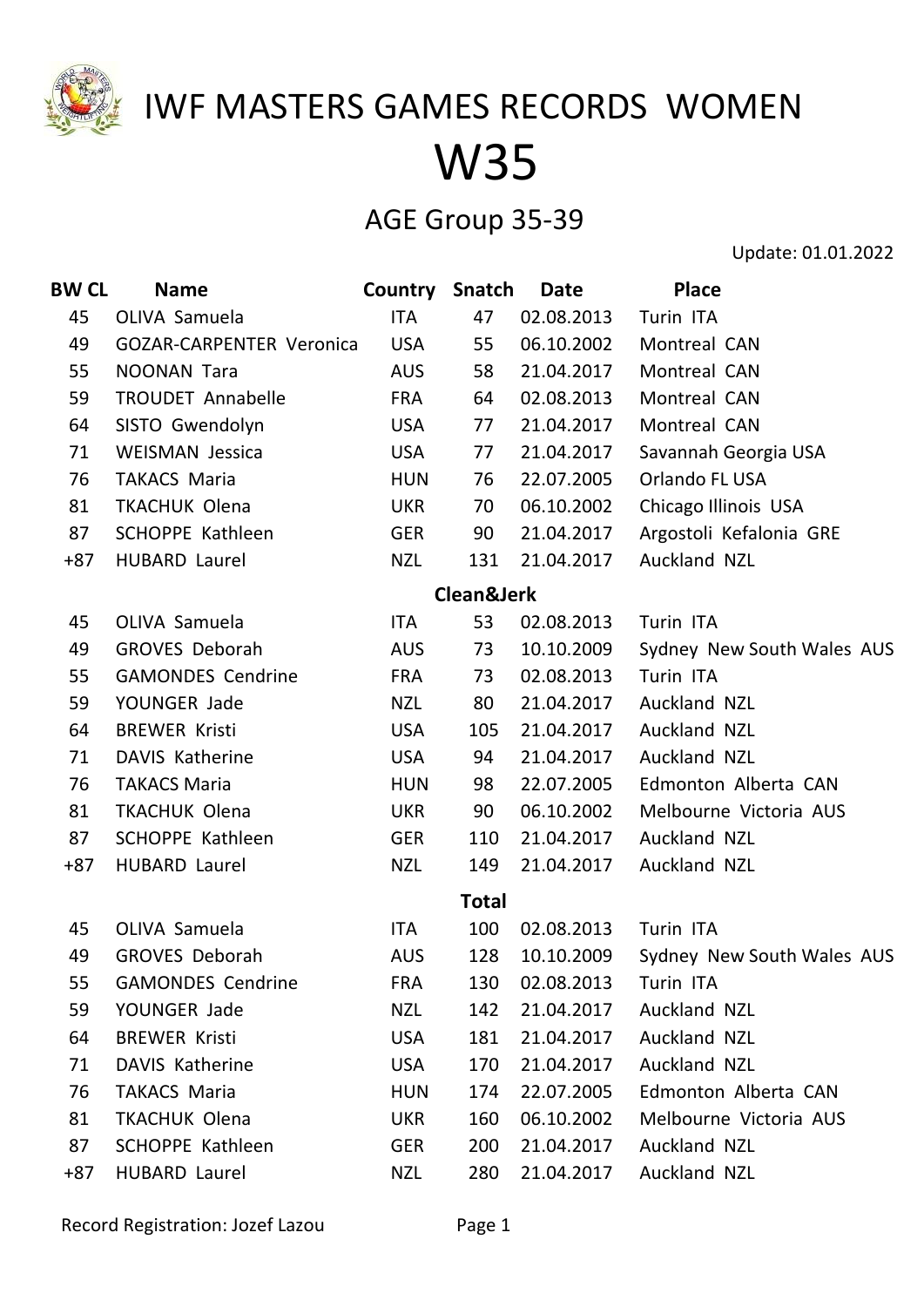

#### AGE Group 40-44

Update: 01.01.2022

| <b>BW CL</b> | <b>Name</b>                      | Country    | Snatch       | <b>Date</b> | <b>Place</b>               |
|--------------|----------------------------------|------------|--------------|-------------|----------------------------|
| 45           | <b>BLACK Amanda</b>              | SCO        | 38           | 02.08.2013  | Turin ITA                  |
| 49           | <b>MABIT Sandrine</b>            | <b>FRA</b> | 53           | 10.10.2009  | Sydney New South Wales AUS |
| 55           | PERDOMO Esmeralda                | <b>VEN</b> | 65           | 02.08.2013  | Turin ITA                  |
| 59           | <b>KUMERICH Nicole</b>           | <b>NZL</b> | 63           | 21.04.2017  | Auckland NZL               |
| 64           | <b>CAMPBELL Annette</b>          | <b>GBR</b> | 80           | 06.10.2002  | Melbourne Victoria AUS     |
| 71           | <b>GROTENHUIS Corinne</b>        | <b>USA</b> | 66           | 22.07.2005  | Edmonton Alberta CAN       |
| 76           | RAMSAY-OVERALL Laura- Denise TRI |            | 82           | 10.10.2009  | Sydney New South Wales AUS |
| 81           | <b>AYALA TORO Carmelina</b>      | <b>VEN</b> | 62           | 10.10.2009  | Sydney New South Wales AUS |
| 87           | <b>GODWIN Maika</b>              | <b>USA</b> | 84           | 21.04.2017  | Auckland NZL               |
| $+87$        | <b>WALLER Daniele</b>            | <b>AUS</b> | 76           | 10.10.2009  | Sydney New South Wales AUS |
|              |                                  |            | Clean&Jerk   |             |                            |
| 45           | <b>BLACK Amanda</b>              | <b>SCO</b> | 51           | 02.08.2013  | <b>Turin ITA</b>           |
| 49           | <b>POULIN Manon</b>              | <b>CAN</b> | 65           | 22.07.2005  | Edmonton Alberta CAN       |
| 55           | PERDOMO Esmeralda                | <b>VEN</b> | 81           | 10.10.2009  | Sydney New South Wales AUS |
| 59           | LOY Diana                        | <b>AUS</b> | 80           | 10.10.2009  | Sydney New South Wales AUS |
| 64           | <b>CAMPBELL Annette</b>          | <b>GBR</b> | 95           | 06.10.2002  | Melbourne Victoria AUS     |
| 71           | <b>WHITEMAN Shannon</b>          | <b>USA</b> | 82           | 21.04.2017  | Auckland NZL               |
| 76           | RAMSAY-OVERALL Laura- Denise TRI |            | 96           | 10.10.2009  | Sydney New South Wales AUS |
| 81           | <b>AYALA TORO Carmelina</b>      | <b>VEN</b> | 80           | 10.10.2009  | Sydney New South Wales AUS |
| 87           | <b>GODWIN Maika</b>              | <b>USA</b> | 96           | 21.04.2017  | Auckland NZL               |
| $+87$        | <b>TAKACS Erika</b>              | <b>HUN</b> | 96           | 02.08.2013  | Turin ITA                  |
|              |                                  |            | <b>Total</b> |             |                            |
| 45           | <b>BLACK Amanda</b>              | <b>SCO</b> | 89           | 02.08.2013  | Turin ITA                  |
| 49           | <b>POULIN Manon</b>              | <b>CAN</b> | 116          | 22.07.2005  | Edmonton Alberta CAN       |
| 55           | PERDOMO Esmeralda                | <b>VEN</b> | 143          | 10.10.2009  | Sydney New South Wales AUS |
| 59           | <b>CRANMER Nathasha</b>          | NZL        | 141          | 21.04.2017  | Auckland NZL               |
| 64           | <b>CAMPBELL Annette</b>          | <b>GBR</b> | 175          | 06.10.2002  | Melbourne Victoria AUS     |
| 71           | <b>GROTENHUIS Corinne</b>        | <b>USA</b> | 146          | 22.07.2005  | Edmonton Alberta CAN       |
| 76           | RAMSAY-OVERALL Laura- Denise TRI |            | 178          | 10.10.2009  | Sydney New South Wales AUS |
| 81           | <b>AYALA TORO Carmelina</b>      | <b>VEN</b> | 142          | 10.10.2009  | Sydney New South Wales AUS |
| 87           | <b>GODWIN Maika</b>              | <b>USA</b> | 180          | 21.04.2017  | Auckland NZL               |
| $+87$        | <b>TAKACS Erika</b>              | <b>HUN</b> | 168          | 02.08.2013  | Turin ITA                  |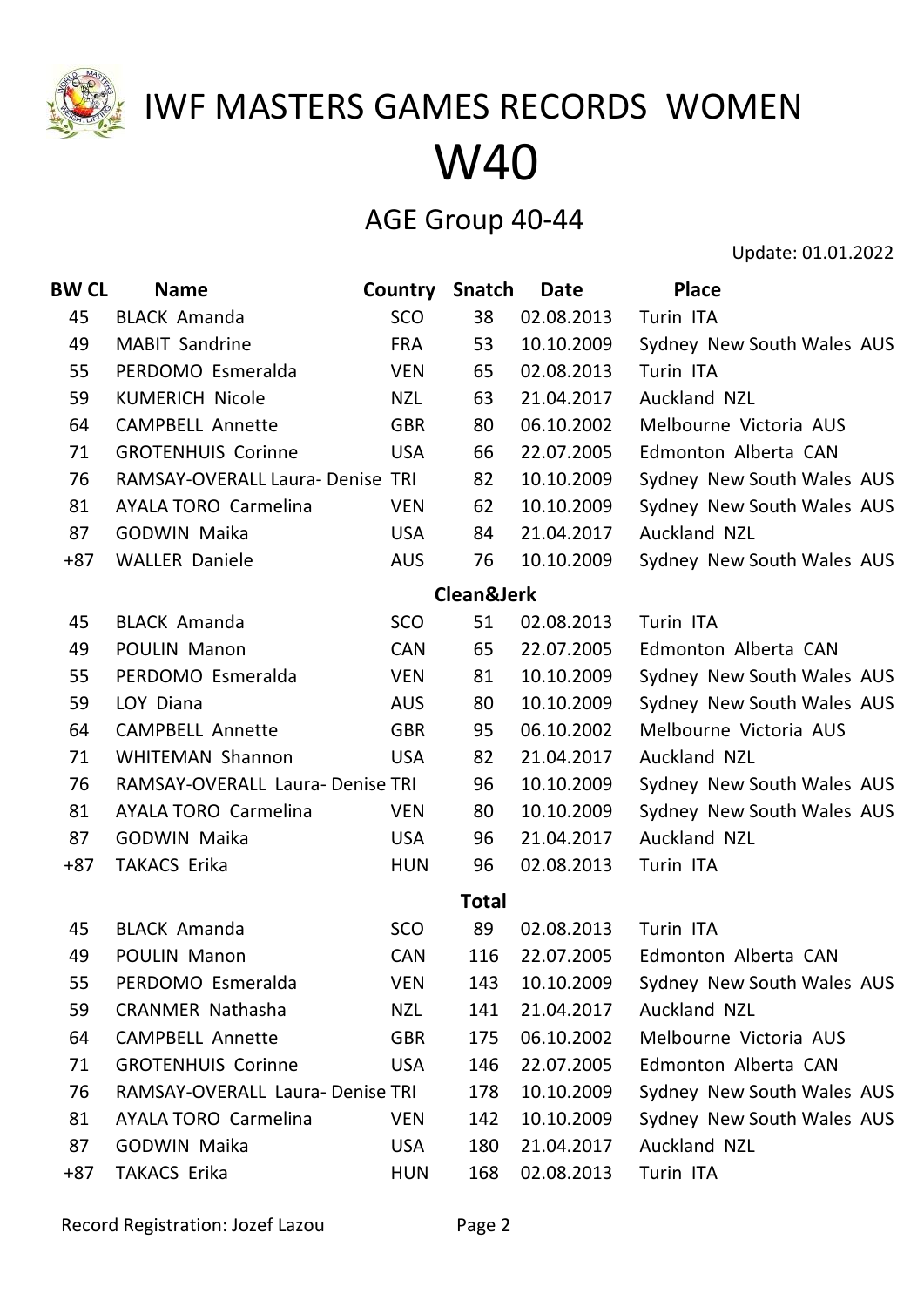

### W45

#### AGE Group 45-49

Update: 01.01.2022

| <b>BW CL</b> | <b>Name</b>              | <b>Country Snatch</b> |                       | <b>Date</b> | <b>Place</b>               |
|--------------|--------------------------|-----------------------|-----------------------|-------------|----------------------------|
| 45           |                          |                       |                       |             |                            |
| 49           | KAWAKAM Sachiko          | <b>JPN</b>            | 53                    | 21.04.2017  | Auckland NZL               |
| 55           | <b>QUINELL Coral Ann</b> | <b>AUS</b>            | 57,5                  | 06.10.2002  | Melbourne Victoria AUS     |
| 59           | AITA Jo Anne             | <b>USA</b>            | 71                    | 21.04.2017  | Auckland NZL               |
| 64           | O'FARRELL Rhonda         | <b>AUS</b>            | 55                    | 21.04.2017  | Auckland NZL               |
| 71           | <b>KNOX Leanne</b>       | <b>AUS</b>            | 69                    | 21.04.2017  | Auckland NZL               |
| 76           | <b>PERRONE Susana</b>    | <b>ITA</b>            | 66                    | 10.10.2009  | Sydney New South Wales AUS |
| 81           |                          |                       |                       |             |                            |
| 87           | MARSHALL Karyn           | <b>USA</b>            | 63                    | 22.07.2005  | Edmonton, Alberta, CAN     |
| $+87$        | <b>TAKACS Maria</b>      | <b>HUN</b>            | 78                    | 02.08.2013  | Turin ITA                  |
|              |                          |                       | <b>Clean&amp;Jerk</b> |             |                            |
| 45           |                          |                       |                       |             |                            |
| 49           | KAWAKAMI Sachiko         | <b>JPN</b>            | 60                    | 21.04.2017  | Auckland NZL               |
| 55           | <b>QUINELL Coral</b>     | <b>AUS</b>            | 67,5                  | 06.10.2002  | Melbourne Victoria AUS     |
| 59           | AITA Jo Anne             | <b>USA</b>            | 86                    | 21.04.2017  | Auckland NZL               |
| 64           | LOY Diana                | <b>AUS</b>            | 78                    | 02.08.2013  | Turin ITA                  |
| 71           | <b>KNOX Leanne</b>       | <b>AUS</b>            | 92                    | 21.04.2017  | Auckland NZL               |
| 76           | <b>PERRONE Susana</b>    | ITA                   | 81                    | 10.10.2009  | Sydney New South Wales AUS |
| 81           |                          |                       |                       |             |                            |
| 87           | <b>MARSHALL Karin</b>    | <b>USA</b>            | 75                    | 22.07.2005  | Edmonton Alberta CAN       |
| $+87$        | <b>TAKACS Maria</b>      | <b>HUN</b>            | 99                    | 02.08.2013  | Turin ITA                  |
|              |                          |                       | <b>Total</b>          |             |                            |
| 45           |                          |                       |                       |             |                            |
| 49           | KAWAKAMI Sachiko         | <b>JPN</b>            | 113                   | 21.04.2017  | <b>Auckland NZL</b>        |
| 55           | <b>QUINELL Coral</b>     | <b>AUS</b>            | 125                   | 06.10.2002  | Melbourne Victoria AUS     |
| 59           | AITA Jo Anne             | <b>USA</b>            | 157                   | 21.04.2017  | Auckland NZL               |
| 64           | LOY Diana                | <b>AUS</b>            | 130                   | 02.08.2013  | Turin ITA                  |
| 71           | <b>KNOX Leanne</b>       | <b>AUS</b>            | 161                   | 21.04.2017  | Auckland NZL               |
| 76           | PERRONE Susana           | <b>ITA</b>            | 147                   | 10.10.2009  | Sydney New South Wales AUS |
| 81           |                          |                       |                       |             |                            |
| 87           | MARSHALL Karyn           | <b>USA</b>            | 138                   | 22.07.2005  | Edmonton Alberta CAN       |
| +87          | <b>TAKACS Maria</b>      | <b>HUN</b>            | 177                   | 02.08.2013  | Turin ITA                  |
|              |                          |                       |                       |             |                            |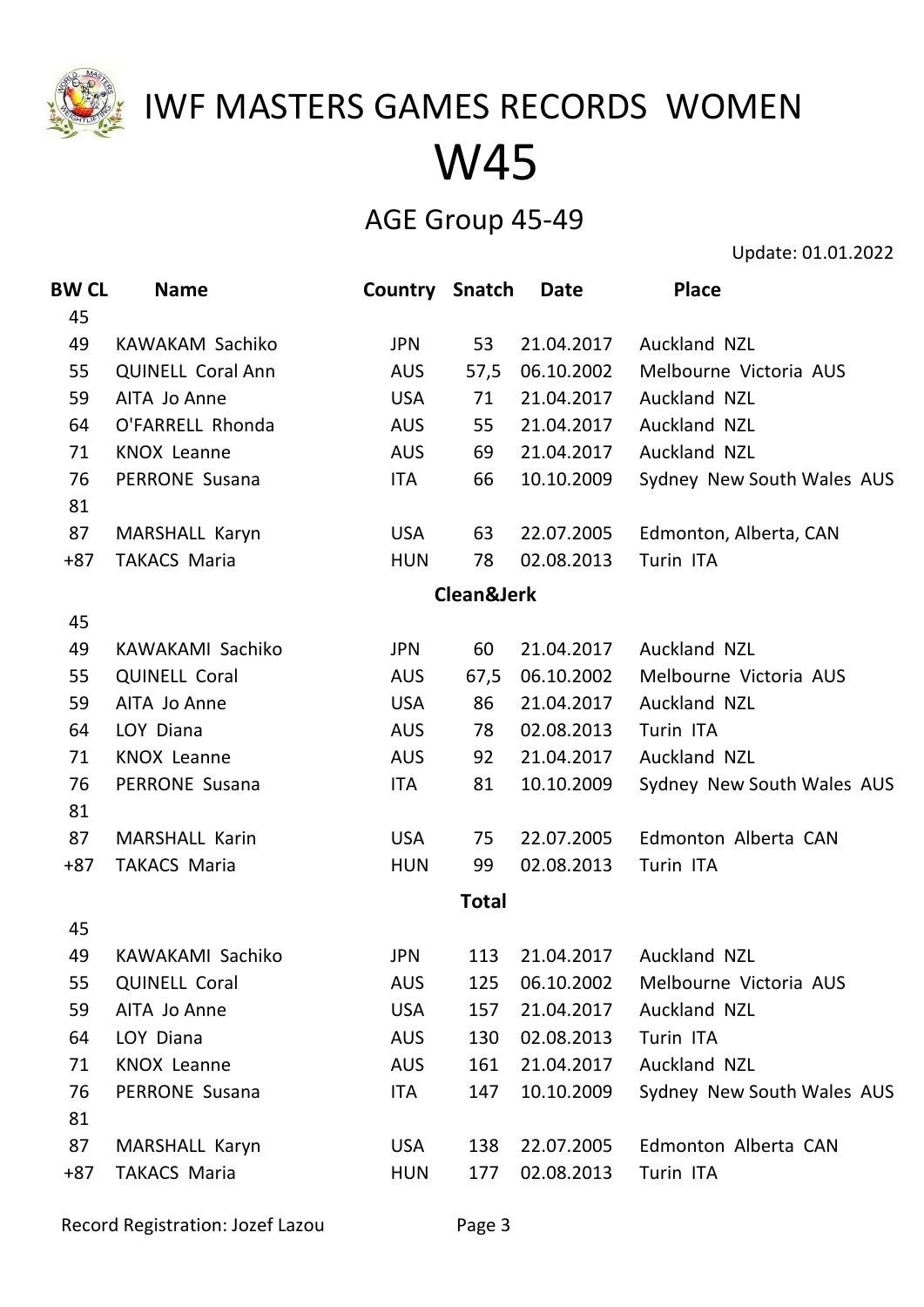

#### AGE Group 50-54

| <b>BW CL</b> | <b>Name</b>                  | Country    | <b>Snatch</b>         | <b>Date</b> | <b>Place</b>               |
|--------------|------------------------------|------------|-----------------------|-------------|----------------------------|
| 45           |                              |            |                       |             |                            |
| 49           | POULIN Manon                 | <b>CAN</b> | 47                    | 02.08.2013  | Turin ITA                  |
| 55           | <b>QUINELL Coral Ann</b>     | <b>AUS</b> | 52                    | 10.10.2009  | Sydney New South Wales AUS |
| 59           | KIKUCHI Loretta              | <b>USA</b> | 61                    | 21.04.2017  | Auckland NZL               |
| 64           | SIPES Terri                  | <b>USA</b> | 55                    | 02.10.2013  | Turin ITA                  |
| 71           | <b>OFFERMANN Denise</b>      | <b>CYP</b> | 50                    | 21.04.2017  | <b>Auckland NZL</b>        |
| 76           | <b>PERRONE Susana</b>        | <b>ITA</b> | 61                    | 21.04.2017  | Auckland NZL               |
| 81           | <b>BELSITO Linda Jo</b>      | <b>USA</b> | 51                    | 10.10.2009  | Sydney New South Wales AUS |
| 87           | <b>WALLER Danielle</b>       | <b>AUS</b> | 59                    | 21.04.2017  | Auckland NZL               |
| $+87$        | <b>TSERENDORJ Oyunchimeg</b> | <b>MGL</b> | 55                    | 02.10.2013  | Turin ITA                  |
|              |                              |            | <b>Clean&amp;Jerk</b> |             |                            |
| 45           |                              |            |                       |             |                            |
| 49           | POULIN Manon                 | <b>CAN</b> | 58                    | 02.08.2013  | Turin ITA                  |
| 55           | <b>JORGENSEN Marga</b>       | <b>DEN</b> | 63                    | 22.07.2005  | Edmonton Alberta CAN       |
| 59           | KIKUCHI Loretta              | <b>USA</b> | 77                    | 21.04.2017  | Auckland NZL               |
| 64           | <b>REDHEAD Fiona</b>         | <b>AUS</b> | 66                    | 21.04.2017  | Auckland NZL               |
| 71           | <b>OFFERMANN Denise</b>      | <b>CYP</b> | 68                    | 21.04.2017  | Auckland NZL               |
| 76           | <b>CARTER Bronwin</b>        | <b>GBR</b> | 77,5                  | 06.10.2002  | Melbourne Victoria AUS     |
| 81           | <b>BELSITO Linda</b>         | <b>USA</b> | 71                    | 10.10.2009  | Sydney New South Wales AUS |
| 87           | <b>WALLER Danielle</b>       | <b>AUS</b> | 65                    | 21.04.2017  | <b>Auckland NZL</b>        |
| $+87$        | TSERENDORJ Oyunchimeg        | <b>MGL</b> | 75                    | 02.10.2013  | Turin ITA                  |
|              |                              |            | <b>Total</b>          |             |                            |
| 45           |                              |            |                       |             |                            |
| 49           | <b>POULIN Manon</b>          | <b>CAN</b> | 105                   | 02.08.2013  | Turin ITA                  |
| 55           | <b>JORGENSEN Marga</b>       | <b>DEN</b> | 112                   | 10.10.2009  | Sydney New South Wales AUS |
| 59           | KIKUCHI Loretta              | <b>USA</b> | 138                   | 21.04.2017  | Auckland NZL               |
| 64           | SIPES Terri                  | <b>USA</b> | 119                   | 02.08.2013  | <b>Turin ITA</b>           |
| 71           | <b>OFFERMANN Denise</b>      | <b>CYP</b> | 118                   | 21.04.2017  | <b>Auckland NZL</b>        |
| 76           | <b>CARTER Bronwin</b>        | <b>GBR</b> | 137,5                 | 06.10.2009  | Melbourne Victoria AUS     |
| 81           | <b>BELSITO Linda</b>         | <b>USA</b> | 122                   | 10.10.2009  | Sydney New South Wales AUS |
| 87           | <b>WALLER Danielle</b>       | <b>AUS</b> | 124                   | 21.04.2017  | <b>Auckland NZL</b>        |
| $+87$        | <b>TSERENDORJ Oyunchimeg</b> | MGL        | 130                   | 02.10.2013  | Turin ITA                  |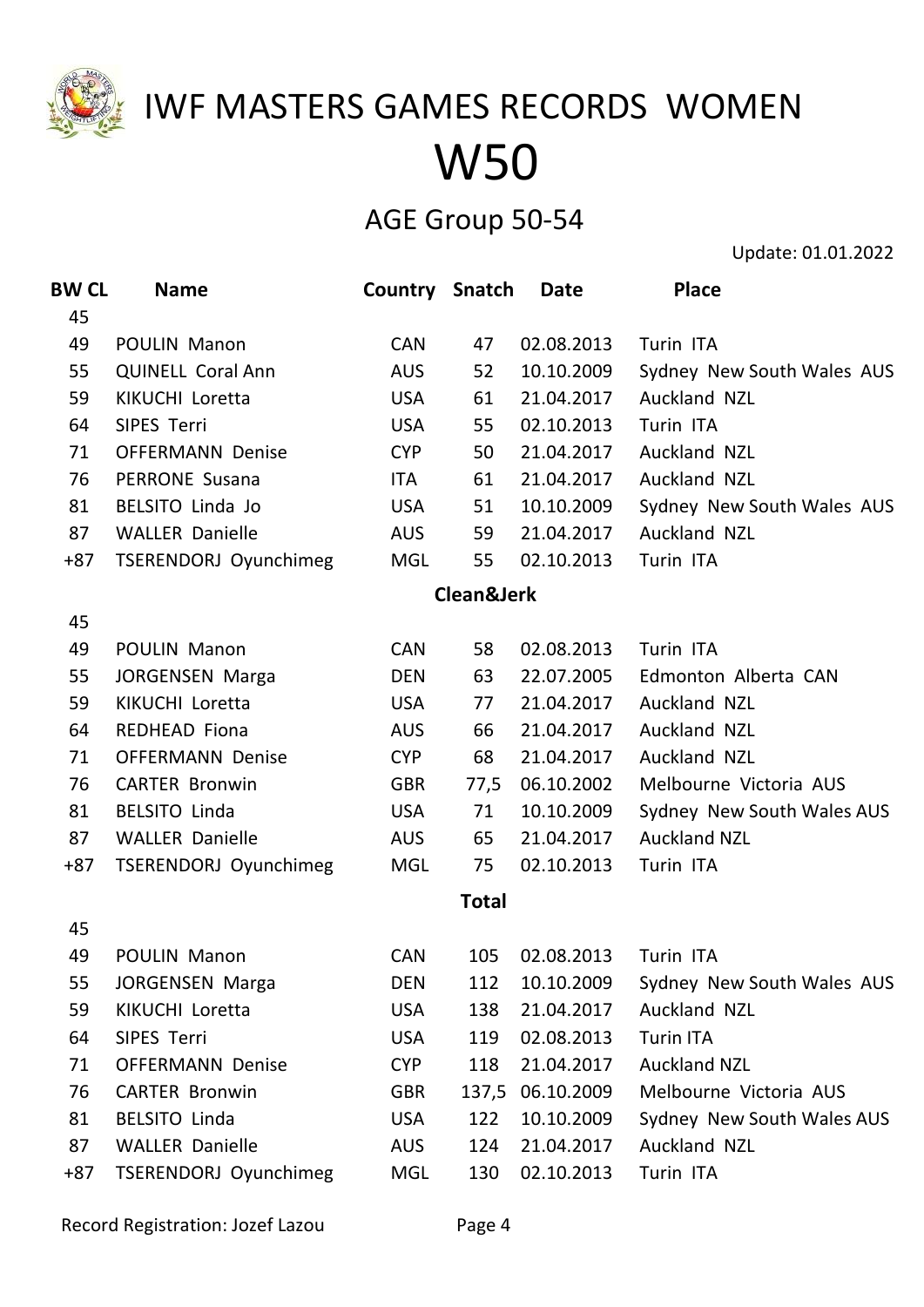

#### W55

#### AGE Group 55-59

Update: 01.01.2022

| <b>BW CL</b> | <b>Name</b>              | Country    | <b>Snatch</b> | <b>Date</b> | <b>Place</b>               |
|--------------|--------------------------|------------|---------------|-------------|----------------------------|
| 45           | <b>BILLINGS Denese</b>   | <b>AUS</b> | 33            | 21.04.2017  | Auckland NZL               |
| 49           | <b>MACKEN Mary</b>       | <b>AUS</b> | 41            | 21.04.2017  | Auckland NZL               |
| 55           | <b>JORGENSEN Marga</b>   | <b>DEN</b> | 44            | 02.08.2017  | Turin ITA                  |
| 59           | <b>QUINELL Coral</b>     | <b>AUS</b> | 48            | 02.08.2013  | Turin ITA                  |
| 64           | LACKUS Ulrike            | <b>GER</b> | 45            | 02.08.2013  | Turin ITA                  |
| 71           | <b>MORRISON Grace</b>    | <b>AUS</b> | 45            | 10.10.2009  | Sydney New South Wales AUS |
| 76           | HITCHENER Bronwyn        | <b>AUS</b> | 55            | 21.04.2017  | Auckland NZL               |
| 81           | <b>WEBB Margaret</b>     | <b>AUS</b> | 49            | 21.04.2017  | Auckland NZL               |
| 87           | <b>KERR Janis Ann</b>    | <b>GBR</b> | 41            | 22.07.2005  | Edmonton Alberta CAN       |
| $+87$        | <b>HENSHAW Elizabeth</b> | <b>USA</b> | 33            | 22.07.2005  | Edmonton Alberta CAN       |
|              |                          |            | Clean&Jerk    |             |                            |
| 45           | <b>BILLINGS Denese</b>   | <b>AUS</b> | 44            | 21.04.2017  | Auckland NZL               |
| 49           | <b>MACKEN Mary</b>       | <b>AUS</b> | 52            | 21.04.2017  | Auckland NZL               |
| 55           | <b>JORGENSEN Marga</b>   | <b>DEN</b> | 54            | 02.08.2013  | Turin ITA                  |
| 59           | QUINELL Coral            | <b>AUS</b> | 56            | 02.08.2013  | Turin ITA                  |
| 64           | DOWNING Debra            | <b>NZL</b> | 61            | 21.04.2017  | Auckland NZL               |
| 71           | <b>MORRISON Grace</b>    | <b>AUS</b> | 62            | 10.10.2009  | Sydney New South Wales AUS |
| 76           | <b>BELSITO Linda Jo</b>  | <b>USA</b> | 67            | 02.08.2013  | Turin ITA                  |
| 81           | <b>CHAPLIN Rebecca</b>   | <b>USA</b> | 60            | 22.07.2005  | Edmonton Alberta CAN       |
| 87           | <b>ANKROM Margaret</b>   | <b>USA</b> | 56            | 22.07.2005  | Edmonton Alberta CAN       |
| $+87$        | <b>HENSHAW Elizabeth</b> | <b>USA</b> | 50            | 22.07.2005  | Edmonton Alberta CAN       |
|              |                          |            | <b>Total</b>  |             |                            |
| 45           | <b>BILLINGS Denese</b>   | <b>AUS</b> | 77            | 21.04.2017  | <b>Auckland NZL</b>        |
| 49           | <b>MACKEN Mary</b>       | <b>AUS</b> | 93            | 21.04.2017  | Auckland NZL               |
| 55           | <b>JORGENSEN Marga</b>   | <b>DEN</b> | 98            | 02.08.2013  | Turin ITA                  |
| 59           | <b>QUINELL Coral</b>     | <b>AUS</b> | 104           | 02.08.2013  | Turin ITA                  |
| 64           | DOWNING Debra            | <b>NZL</b> | 102           | 21.04.2017  | Auckland NZL               |
| 71           | <b>MORRISON Grace</b>    | <b>AUS</b> | 107           | 10.10.2009  | Sydney New South Wales AUS |
| 76           | HITCHENER Bronwyn        | <b>AUS</b> | 122           | 21.04.2017  | <b>Auckland NZL</b>        |
| 81           | <b>CHAPLIN Rebecca</b>   | <b>USA</b> | 106           | 22.07.2005  | Edmonton Alberta CAN       |
| 87           | <b>ANKROM Margaret</b>   | <b>USA</b> | 94            | 22.07.2005  | Edmonton Alberta CAN       |
| $+87$        | <b>HENSHAW Elizabeth</b> | <b>USA</b> | 83            | 22.07.2005  | Edmonton Alberta CAN       |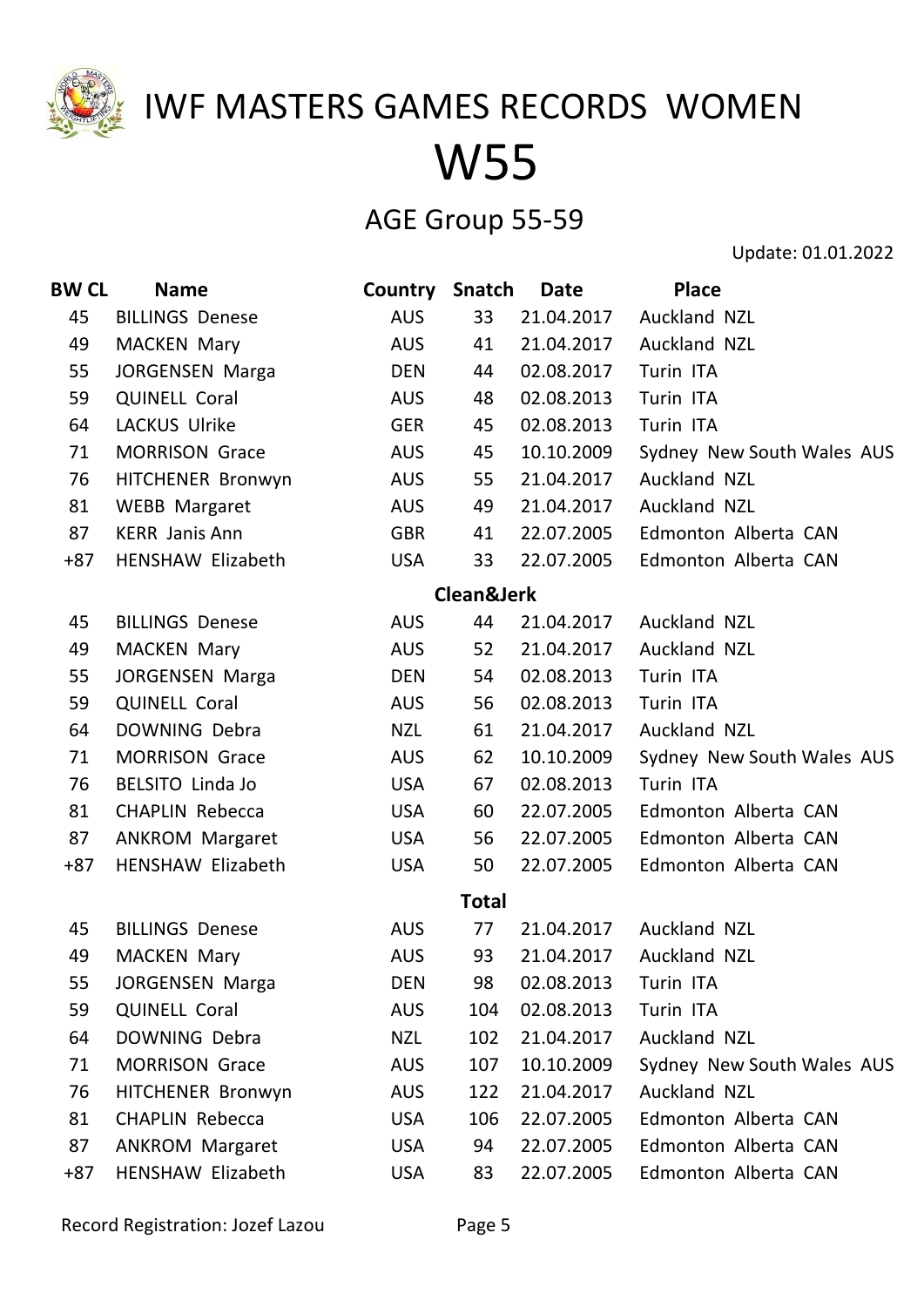

#### AGE Group 60-64

Update: 01.01.2022

| <b>BW CL</b> | <b>Name</b>                      |            | Country Snatch | <b>Date</b> | <b>Place</b>                |
|--------------|----------------------------------|------------|----------------|-------------|-----------------------------|
| 45           |                                  |            |                |             |                             |
| 49           | <b>WILLMOTT Annette</b>          | <b>AUS</b> | 29             | 21.04.2017  | Auckland NZL                |
| 55           | DELAGO Cynthia                   | <b>USA</b> | 32             | 21.04.2017  | Auckland NZL                |
| 59           | <b>WERENKO Deborah</b>           | <b>USA</b> | 38             | 21.04.2017  | Auckland NZL                |
| 64           | <b>EMERTON Megan</b>             | <b>AUS</b> | 40             | 21.04.2017  | Auckland NZL                |
| 71           | ROILIDOU-TSITSOULA Magdalini GRE |            | 38             | 02.08.2013  | <b>Turin ITA</b>            |
| 76           | PROCTER Lesley-Jan               | <b>NZL</b> | 38             | 21.04.2013  | <b>Auckland NZL</b>         |
| 81           |                                  |            |                |             |                             |
| 87           | <b>CONLEY Barbara</b>            | <b>USA</b> | 32,5           | 12.08.1998  | Portland, Oregon, USA       |
| $+87$        | ZUBEKHINA Natalia                | <b>RUS</b> | 37             | 02.08.2013  | <b>Turin ITA</b>            |
|              |                                  |            | Clean&Jerk     |             |                             |
| 45           |                                  |            |                |             |                             |
| 49           | <b>WILLMOTT Annette</b>          | <b>AUS</b> | 39             | 21.04.2017  | <b>Auckland NZL</b>         |
| 55           | HILLHOUSE Merryn Amerson         | <b>AUS</b> | 42             | 21.04.2017  | <b>Auckland NZL</b>         |
| 59           | <b>WERENKO Deborah</b>           | <b>USA</b> | 48             | 21.04.2017  | <b>Auckland NZL</b>         |
| 64           | <b>BOYER Barbara</b>             | <b>USA</b> | 53             | 22.07.2005  | <b>Edmonton Alberta CAN</b> |
| 71           | ROILIDOU-TSITSOULA Magdalini GRE |            | 52             | 02.08.2013  | <b>Turin ITA</b>            |
| 76           | MISCAMBLE Leandra                | <b>AUS</b> | 49             | 21.04.2017  | <b>Auckland NZL</b>         |
| 81           |                                  |            |                |             |                             |
| 87           | <b>CONLEY Barbara</b>            | <b>USA</b> | 40             | 12.08.1998  | Portland, Oregon, USA       |
| $+87$        | ZUBEKHINA Natalia                | <b>RUS</b> | 48             | 02.08.2013  | <b>Turin ITA</b>            |
|              |                                  |            | <b>Total</b>   |             |                             |
| 45           |                                  |            |                |             |                             |
| 49           | <b>WILLMOTT Annette</b>          | <b>AUS</b> | 68             | 21.04.2017  | <b>Auckland NZL</b>         |
| 55           | HILLHOUSE Merryn Amerson         | <b>AUS</b> | 73             | 21.04.2017  | <b>Auckland NZL</b>         |
| 59           | <b>WERENKO Deborah</b>           | <b>USA</b> | 86             | 21.04.2017  | <b>Auckland NZL</b>         |
| 64           | <b>EMERTON Megan</b>             | <b>AUS</b> | 91             | 21.04.2017  | <b>Auckland NZL</b>         |
| 71           | ROILIDOU-TSITSOULA Magdalini GRE |            | 90             | 02.08.2013  | <b>Turin ITA</b>            |
| 76           | PROCTER Lesley-Jan               | <b>NZL</b> | 82             | 21.04.2017  | <b>Auckland NZL</b>         |
| 81           |                                  |            |                |             |                             |
| 87           | <b>CONLEY Barbara</b>            | <b>USA</b> | 72,5           | 12.08.1998  | Portland, Oregon, USA       |
| $+87$        | ZUBEKHINA Natalia                | <b>RUS</b> | 85             | 02.08.2013  | <b>Turin ITA</b>            |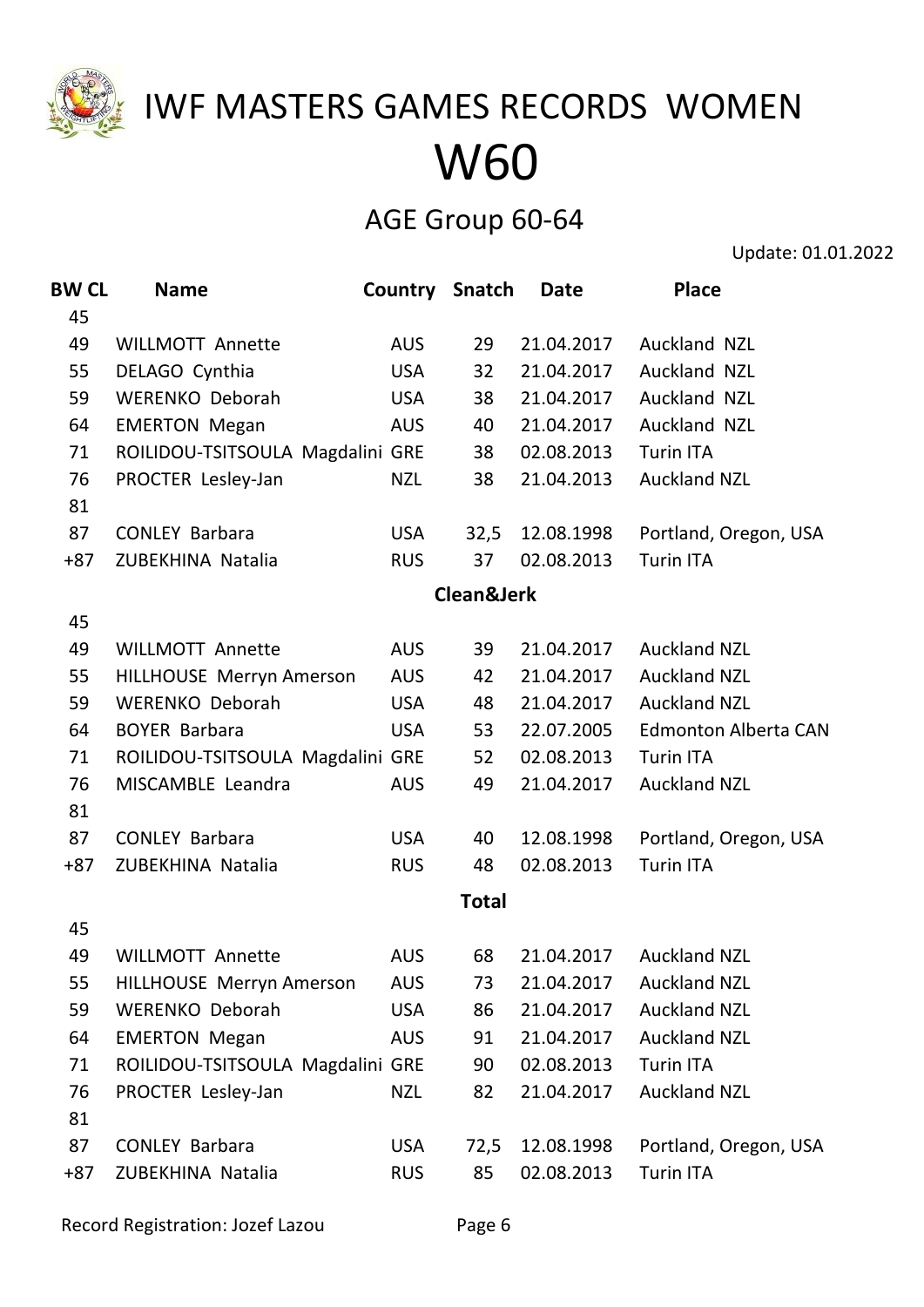

#### AGE Group 65-69

Update: 01.01.2022

| <b>BW CL</b><br>45 | <b>Name</b>                | Country Snatch |                       | <b>Date</b> | <b>Place</b>               |
|--------------------|----------------------------|----------------|-----------------------|-------------|----------------------------|
| 49                 | <b>SAVAGE Margaret</b>     | <b>CAN</b>     | 23                    | 22.07.2005  | Edmonton Alberta CAN       |
| 55                 | <b>BRADY Victoria</b>      | <b>AUS</b>     | 27                    | 10.10.2009  | Sydney New South Wales AUS |
| 59                 | MCSWAIN Dagmar             | <b>GER</b>     | 31                    | 10.10.2009  | Sydney New South Wales AUS |
| 64                 | <b>HACKETT Patricia</b>    | <b>USA</b>     | 40                    | 02.08.2013  | Turin ITA                  |
| 71                 | <b>BOYER Barbara</b>       | <b>USA</b>     | 38                    | 10.10.2009  | Sydney New South Wales AUS |
| 76                 | <b>QUINN Judith Louise</b> | <b>CAN</b>     | 37                    | 02.08.2013  | Turin ITA                  |
| 81                 |                            |                |                       |             |                            |
| 87                 | <b>TURNBULL Te Miria</b>   | <b>NZL</b>     | 32                    | 21.04.2017  | Auckland, NZL              |
| $+87$              | <b>CONLEY Barbara</b>      | <b>USA</b>     | 30                    | 06.10.2002  | Melbourne Victoria AUS     |
|                    |                            |                | <b>Clean&amp;Jerk</b> |             |                            |
| 45                 |                            |                |                       |             |                            |
| 49                 | <b>SAVAGE Margaret</b>     | <b>CAN</b>     | 30                    | 22.07.2005  | Edmonton Alberta CAN       |
| 55                 | <b>EBERT Jeninifer</b>     | <b>NZL</b>     | 37                    | 02.08.2013  | Turin ITA                  |
| 59                 | MCSWAIN Dagmar             | <b>GER</b>     | 43                    | 10.10.2009  | Sydney New South Wales AUS |
| 64                 | <b>HACKETT Patricia</b>    | <b>USA</b>     | 51                    | 02.08.2013  | Turin ITA                  |
| 71                 | <b>BOYER Barbara</b>       | <b>USA</b>     | 53                    | 10.10.2009  | Sydney New South Wales AUS |
| 76                 |                            |                |                       |             |                            |
| 81                 |                            |                |                       |             |                            |
| 87                 | <b>MUNKRES Marilyn</b>     | <b>USA</b>     | 48                    | 10.10.2009  | Sydney New South Wales AUS |
| $+87$              | <b>CONLEY Barbara</b>      | <b>USA</b>     | 40                    | 06.10.2002  | Melbourne Victoria AUS     |
|                    |                            |                | <b>Total</b>          |             |                            |
| 45                 |                            |                |                       |             |                            |
| 49                 | <b>SAVAGE Margaret</b>     | <b>CAN</b>     | 53                    | 22.07.2005  | Edmonton Alberta CAN       |
| 55                 | DAVIS Julie                | <b>AUS</b>     | 63                    | 21.04.2017  | Auckland NZL               |
| 59                 | MCSWAIN Dagmar             | <b>GER</b>     | 74                    | 10.10.2009  | Sydney New South Wales AUS |
| 64                 | <b>HACKETT Patricia</b>    | <b>USA</b>     | 91                    | 02.08.2013  | Turin ITA                  |
| 71                 | <b>BOYER Barbara</b>       | <b>USA</b>     | 91                    | 10.10.2009  | Sydney New South Wales AUS |
| 76                 |                            |                |                       |             |                            |
| 81                 |                            |                |                       |             |                            |
| 87                 | <b>MUNKRES Marilyn</b>     | <b>USA</b>     | 78                    | 10.10.2009  | Sydney New South Wales AUS |
| $+87$              | <b>CONLEY Barbara</b>      | <b>USA</b>     | 70                    | 06.10.2002  | Melbourne Victoria AUS     |
|                    |                            |                |                       |             |                            |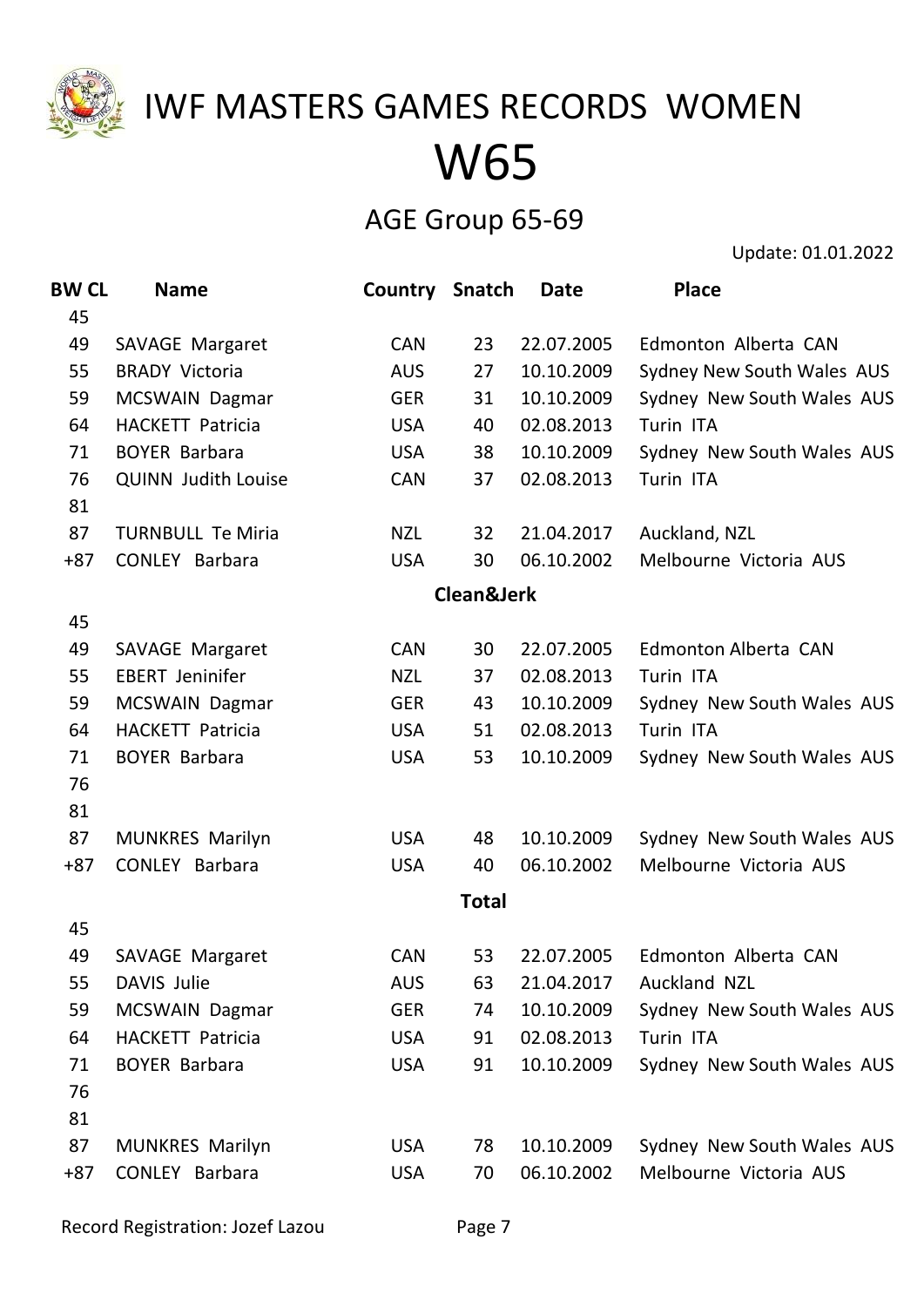

#### AGE Group 70-74

Update: 01.01.2022

| <b>BW CL</b><br>45 | <b>Name</b>            | Country Snatch |                       | <b>Date</b> | <b>Place</b>               |
|--------------------|------------------------|----------------|-----------------------|-------------|----------------------------|
| 49                 | <b>SAVAGE Margaret</b> | <b>USA</b>     | 23                    | 10.10.2009  | Sydney New South Wales AUS |
| 55                 | <b>BRADY Victoria</b>  | <b>AUS</b>     | 25                    | 02.08.2013  | Turin ITA                  |
| 59                 | MCSWAIN Dagmar         | <b>AUT</b>     | 23                    | 21.04.2017  | Auckland NZL               |
| 64                 | <b>NELSON Laurie</b>   | <b>USA</b>     | 29                    | 21.04.2017  | Auckland NZL               |
| 71                 |                        |                |                       |             |                            |
| 76                 | <b>DAHL Elsie</b>      | <b>USA</b>     | 25                    | 22.07.2005  | Edmonton Alberta CAN       |
| 81                 |                        |                |                       |             |                            |
| 87                 |                        |                |                       |             |                            |
| $+87$              | <b>CONLEY Barbara</b>  | <b>USA</b>     | 32                    | 22.07.2005  | Edmonton Alberta CAN       |
|                    |                        |                | <b>Clean&amp;Jerk</b> |             |                            |
| 45                 |                        |                |                       |             |                            |
| 49                 | SAVAGE Margaret        | <b>USA</b>     | 26                    | 10.10.2009  | Sydney New South Wales AUS |
| 55                 | <b>BRADY Victoria</b>  | <b>AUS</b>     | 29                    | 02.08.2013  | Turin ITA                  |
| 59                 | MCSWAIN Dagmar         | <b>AUT</b>     | 30                    | 21.04.2017  | Auckland NZL               |
| 64                 | <b>NELSON Laurie</b>   | <b>USA</b>     | 42                    | 21.04.2017  | Auckland NZL               |
| 71                 |                        |                |                       |             |                            |
| 76                 | <b>DAHL Elsie</b>      | <b>USA</b>     | 35                    | 22.07.2005  | Edmonton Alberta CAN       |
| 81                 |                        |                |                       |             |                            |
| 87                 |                        |                |                       |             |                            |
| $+87$              | <b>CONLEY Barbara</b>  | <b>USA</b>     | 42                    | 22.07.2005  | Edmonton Alberta CAN       |
|                    |                        |                | <b>Total</b>          |             |                            |
| 45                 |                        |                |                       |             |                            |
| 49                 | <b>SAVAGE Margaret</b> | <b>USA</b>     | 49                    | 10.10.2009  | Sydney New South Wales AUS |
| 55                 | <b>BRADY Victoria</b>  | <b>AUS</b>     | 54                    | 02.10.2013  | Turin ITA                  |
| 59                 | MCSWAIN Dagmar         | <b>AUT</b>     | 53                    | 21.04.2017  | Auckland NZL               |
| 64                 | <b>NELSON Laurie</b>   | <b>USA</b>     | 71                    | 21.04.2017  | Auckland NZL               |
| 71                 |                        |                |                       |             |                            |
| 76                 | <b>DAHL Elsie</b>      | <b>USA</b>     | 60                    | 22.07.2005  | Edmonton Alberta CAN       |
| 81                 |                        |                |                       |             |                            |
| 87                 |                        |                |                       |             |                            |
| $+87$              | <b>CONLEY Barbara</b>  | <b>USA</b>     | 74                    | 22.07.2005  | Edmonton Alberta CAN       |
|                    |                        |                |                       |             |                            |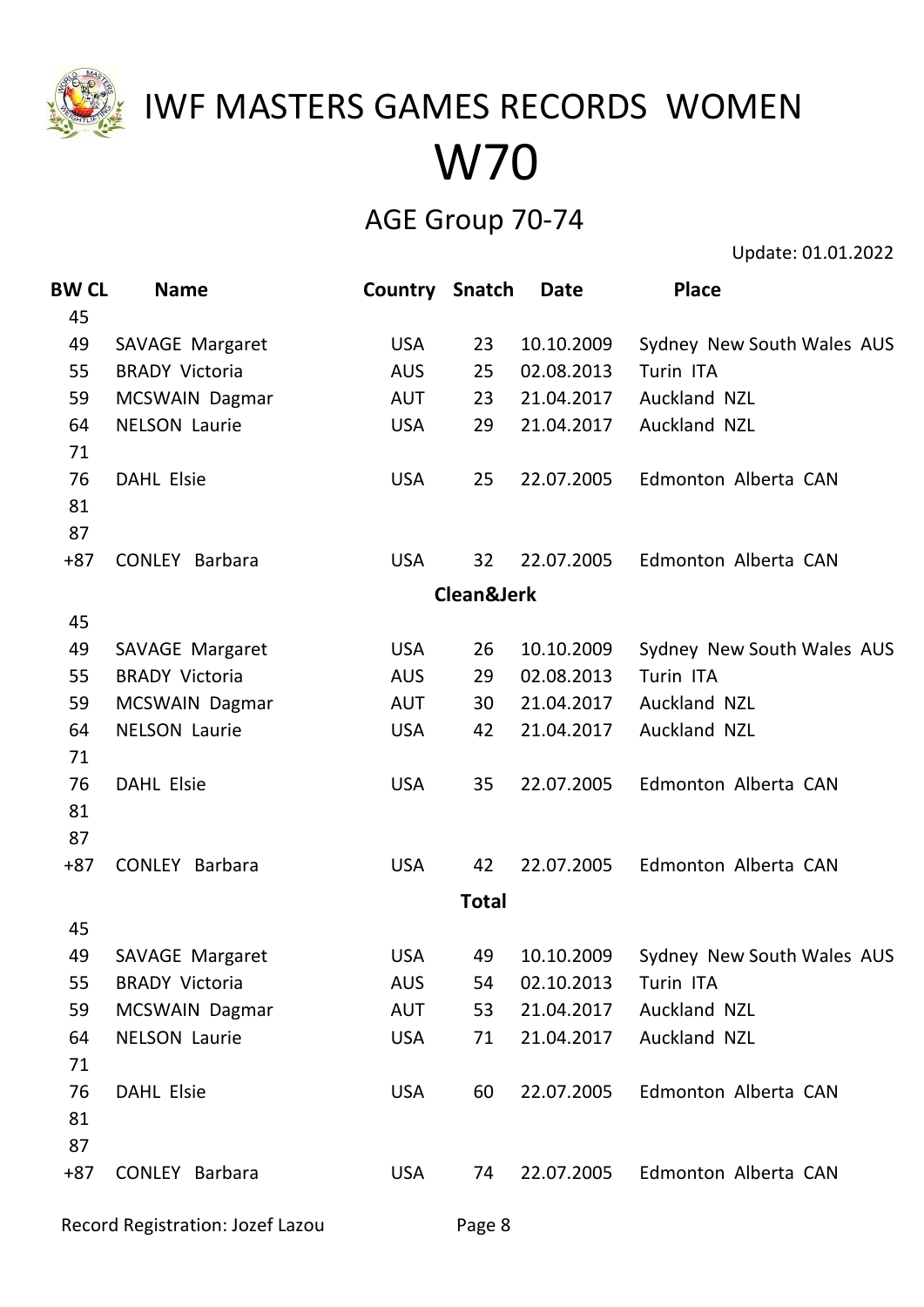

#### W75

AGE Group 75-79

| <b>BW CL</b> | <b>Name</b> | <b>Country Snatch</b> |              | Date | <b>Place</b> |  |
|--------------|-------------|-----------------------|--------------|------|--------------|--|
| 45           |             |                       |              |      |              |  |
| 49           |             |                       |              |      |              |  |
| 55           |             |                       |              |      |              |  |
| 59           |             |                       |              |      |              |  |
| 64           |             |                       |              |      |              |  |
| 71           |             |                       |              |      |              |  |
| $76\,$       |             |                       |              |      |              |  |
| 81           |             |                       |              |      |              |  |
| 87           |             |                       |              |      |              |  |
| $+87$        |             |                       |              |      |              |  |
|              |             |                       | Clean&Jerk   |      |              |  |
| 45           |             |                       |              |      |              |  |
| 49           |             |                       |              |      |              |  |
| 55           |             |                       |              |      |              |  |
| 59           |             |                       |              |      |              |  |
| 64           |             |                       |              |      |              |  |
| $71\,$       |             |                       |              |      |              |  |
| $76\,$       |             |                       |              |      |              |  |
| 81           |             |                       |              |      |              |  |
| $87\,$       |             |                       |              |      |              |  |
| $+87$        |             |                       |              |      |              |  |
|              |             |                       | <b>Total</b> |      |              |  |
| 45           |             |                       |              |      |              |  |
| 49           |             |                       |              |      |              |  |
| 55           |             |                       |              |      |              |  |
| 59           |             |                       |              |      |              |  |
| 64           |             |                       |              |      |              |  |
| $71\,$       |             |                       |              |      |              |  |
| 76           |             |                       |              |      |              |  |
| 81           |             |                       |              |      |              |  |
| 87           |             |                       |              |      |              |  |
| $+87$        |             |                       |              |      |              |  |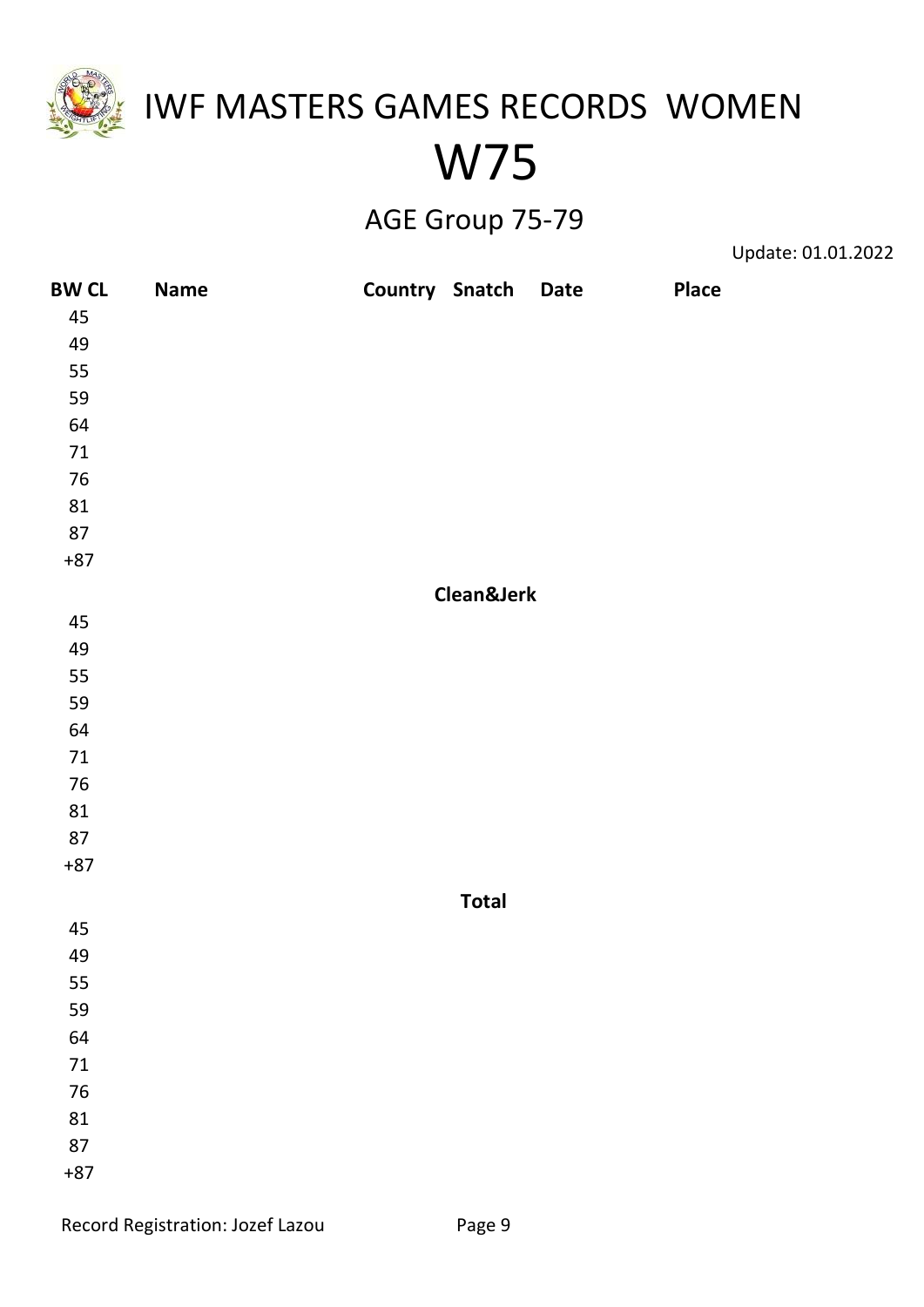

#### AGE Group 80-84

| <b>BW CL</b> | <b>Name</b> | <b>Country Snatch</b> | <b>Date</b> | <b>Place</b> |  |
|--------------|-------------|-----------------------|-------------|--------------|--|
| 45           |             |                       |             |              |  |
| 49           |             |                       |             |              |  |
| 55           |             |                       |             |              |  |
| 59           |             |                       |             |              |  |
| 64           |             |                       |             |              |  |
| $71\,$       |             |                       |             |              |  |
| $76\,$       |             |                       |             |              |  |
| 81           |             |                       |             |              |  |
| $87\,$       |             |                       |             |              |  |
| $+87$        |             |                       |             |              |  |
|              |             | Clean&Jerk            |             |              |  |
| 45           |             |                       |             |              |  |
| 49           |             |                       |             |              |  |
| 55           |             |                       |             |              |  |
| 59           |             |                       |             |              |  |
| 64           |             |                       |             |              |  |
| 71           |             |                       |             |              |  |
| $76\,$       |             |                       |             |              |  |
| 81           |             |                       |             |              |  |
| 87           |             |                       |             |              |  |
| $+87$        |             |                       |             |              |  |
|              |             | <b>Total</b>          |             |              |  |
| 45           |             |                       |             |              |  |
| 49           |             |                       |             |              |  |
| 55           |             |                       |             |              |  |
| 59           |             |                       |             |              |  |
| 64           |             |                       |             |              |  |
| $71\,$       |             |                       |             |              |  |
| $76\,$       |             |                       |             |              |  |
| 81           |             |                       |             |              |  |
| 87           |             |                       |             |              |  |
| $+87$        |             |                       |             |              |  |